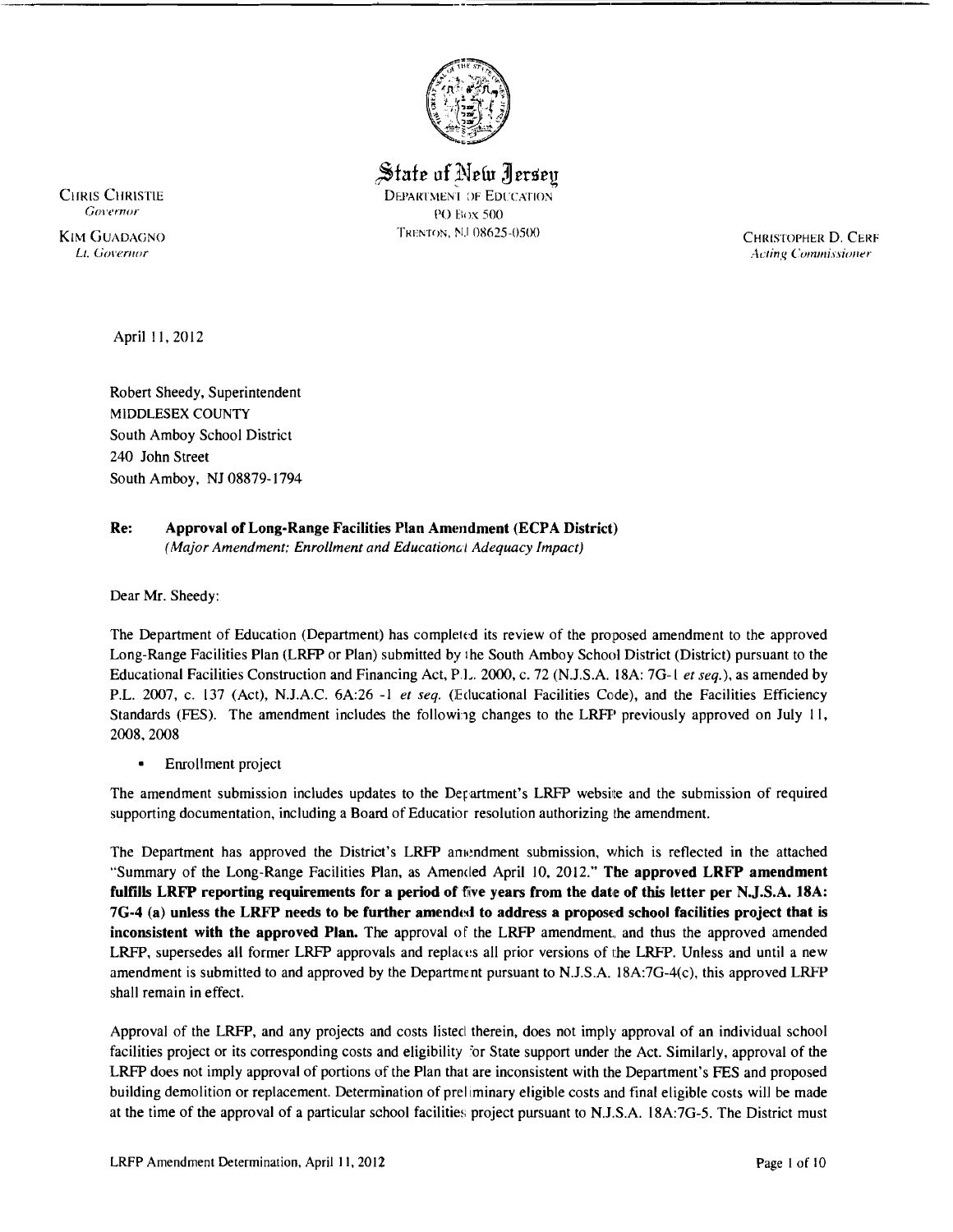submit a feasibility study as part of the school facilities project approval process, pursuant to N.J.S.A. 18A:7G-7b, to support proposed building demolition or replacement. The feasibility study should demonstrate that a building might pose a risk to the safety of the occupants after rehabilitation or that rehabilitation is not cost-effective.

Please contact H. Lyle Jones, Manager at the Office of School Facilities at (609) 943-5452 with any questions you may have pertaining to the District's LRFP or project advancement.

Sincerely,

Bunard E. Post

Bernard E. Piaia, Jr. Director, Office of School Facilities

BEP: FJL : hlj

Enclosure

c: Christopher D. Cerf, Acting Commissioner David Corso, Assistant Commissioner, Administration and Finance Samuel Stewart, Middlesex County, Executive Counly Superintendent Frank LoDolce, Regional Director, Office of School Facilities H. Lyle Jones, Manager, Office of School Facilities. Patricia Martucci. School Business Administrator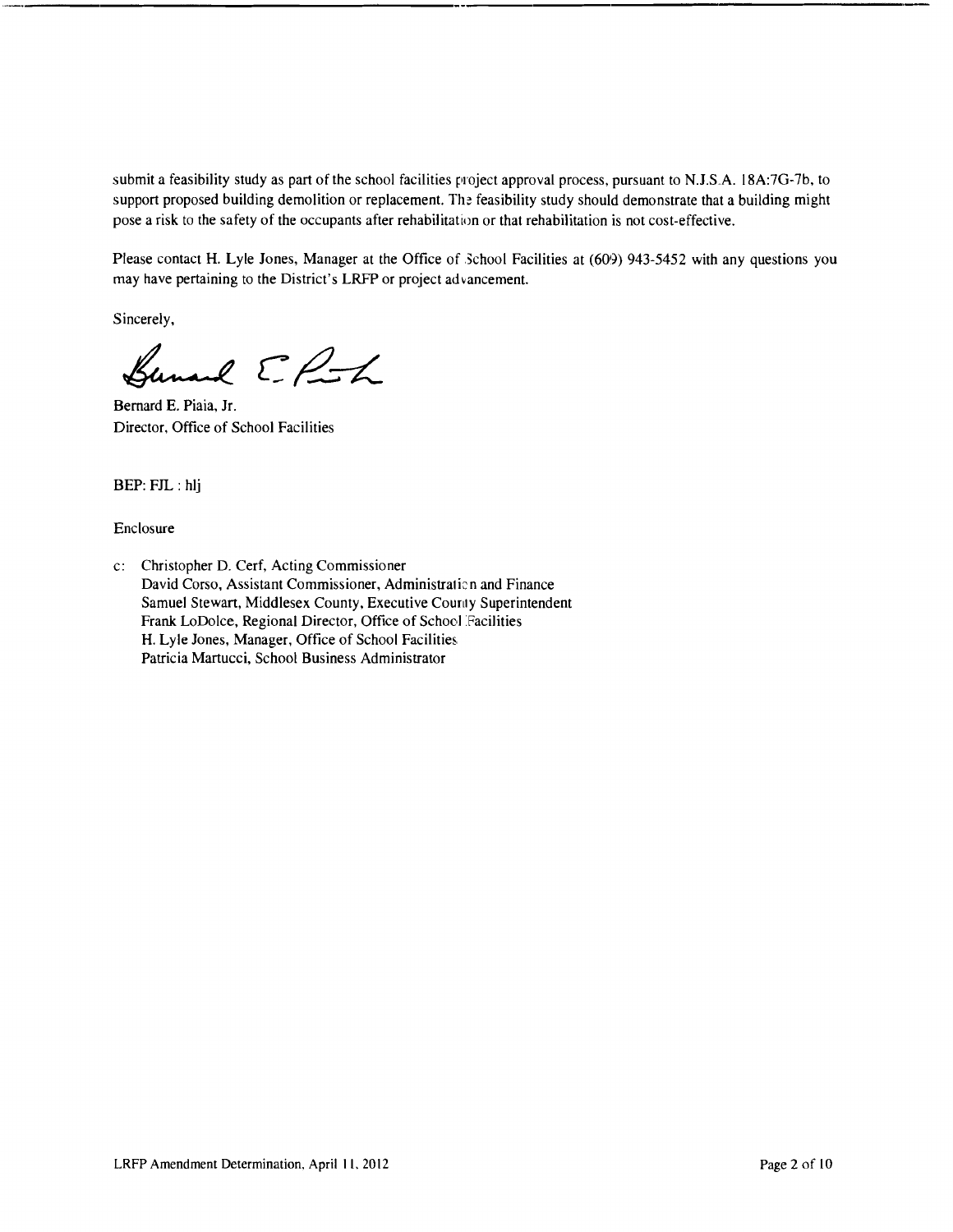## South Ambo) School District

# Summary of the Long-Range Facilities Plan, as Amended April 10, 2012

The Department of Education (Department) has completed its review of the Long-Range Facilities Plan (LRFP or Plan) amendment submitted by the South Amboy School District (District) pursuant to the Educational Facilities Construction and Financing Act, P.L. 2000, c. 72 (N.J.SA. 18A: 7G-I *et seq.),* as amended by P.L. 2007, c. 137 (Act), NJ.A.C. 6A:26-1 et seq. (Educational Facilities Code), and the Facilities Efficiency Standards (FES).

This is the Department's summary of the District's LRFF', as amended April 10, 2012. The summary is based on the standards set forth in the Act, the Educational Facilities Code, the FES, District-entered data in the Department's LRFP website, and District-supplied supporting documentation. The referenced reports in *italic* text are standard LRFP reports available on the Department's LRFP website.

### 1. Inventory Overview

The District provides services for students in wades PK-12. The predominant existing school grade configuration is PK-6 and 7-12. The predominant proposed school grade configuration is PK-6 and 7-12. The District is classified as "Under 55 ECPA" for funding purposes.

The District identified existing and proposed schools, sites, buildings, playgrounds, playfields, and parking lots in its LRFP. The total number of existing and proposed district-owned or leased schools, sites, and buildings are listed in Table 1. A detailed description of each asset can be found in the LRFP website report titled "Site Asset *Inventory Report.* " Section 6 of this Summary lists werk proposed at each school.

|                                                      | <b>Existing</b> | <b>Proposed</b> |
|------------------------------------------------------|-----------------|-----------------|
| Sites:                                               |                 |                 |
| <b>Total Number of Sites</b>                         |                 |                 |
| Number of Sites with no Buildings                    |                 |                 |
| Number of Sites with no Instructional Buildings      |                 |                 |
| <b>Schools and Buildings:</b>                        |                 |                 |
| Total Number of Schools with Enrollments*            |                 |                 |
| <b>Total Number of Instructional Buildings</b>       |                 | າ               |
| Total Number of Administrative and Utility Buildings |                 |                 |
| Total Number of Athletic Facilities                  |                 |                 |
| <b>Total Number of Parking Structures</b>            |                 |                 |
| <b>Total Number of Temporary Facilities</b>          |                 |                 |

#### Table 1: Inventory Summary

\*Includes schools with three-digit Department code numbers and Fall Report enrollments.

As directed by the Department, incomplete school facilities projects that have project approval from the Department are represented as "existing" in the Plan. District schools with incomplete approved projects that include new construction or the reconfiguration of existing program space are as follows: n/a.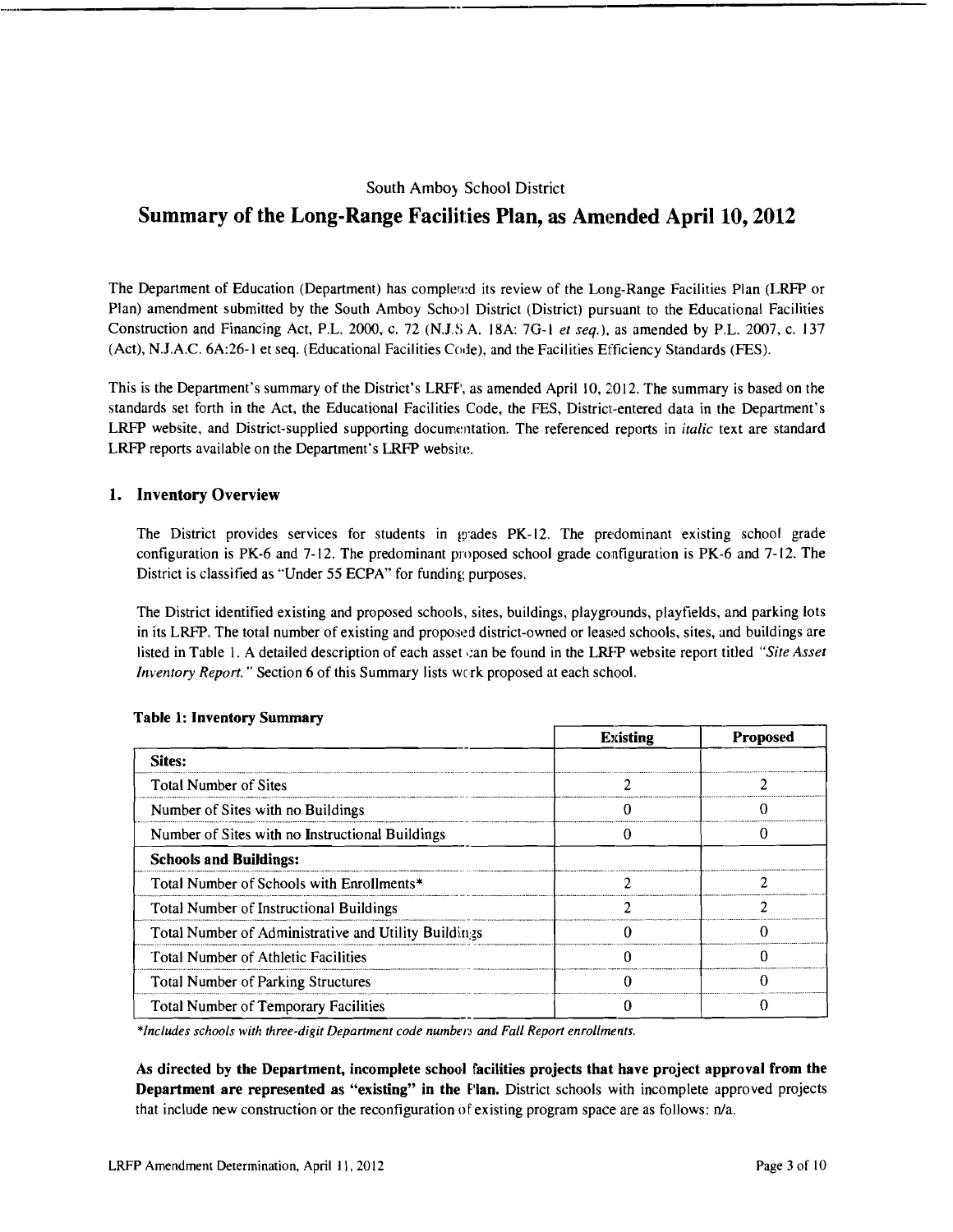Major conclusions are as follows:

- The District is proposing to maintain the existing number of District-owned or leased sites.
- The District is proposing to maintain the existing number of District-operated schools.
- The District is proposing to maintain the existing number of District-owned or leased instructional buildings. The District is proposing to maintain the existing number of District-owned or leased noninstructional buildings.

FINDINGS The Department has determined that the proposed inventory is adequate for approval of the District's LRFP amendment. However, the LRFP determination does not imply approval of an individual school facilities project listed within the LRFP. The District must submit individual project applications for project approval. If building demolition or replacement is proposed, the District must submit a feasibility study, pursuant to N.J.S.A. 18A:7G-7b, as part of the application for the specific school facilities project.

# 2. K·12 Enrollments

The District determined the number of students, or 'proposed enrollments," to be accommodated in the LRFP on a district-wide basis and in each school. The District's existing and proposed enrollments for grades K-12 and the cohort-survival projection provided by the Department on the LRFP website are listed in Table 2. Detailed information can be found in the LRFP website report titled *"Enrollment Projection Detail.* " Existing and proposed school enrollments and grade alignments can be found in the report titled "*Enrollment and School Grade Alignment."* An analysis of preschool enrollments is provided in Section 3.

|  |  |  |  | Table 2: K-12 Enrollment Comparison |
|--|--|--|--|-------------------------------------|
|--|--|--|--|-------------------------------------|

|                             | <b>Actual Enrollments</b><br>2011 | <b>District Proposed</b><br><b>Enrollments</b> | <b>Department's LRFP</b><br><b>Website Projection</b> |
|-----------------------------|-----------------------------------|------------------------------------------------|-------------------------------------------------------|
| Grades K-5, including SCSE  | 479                               | 393                                            | 403                                                   |
| Grades 6-8, including SCSE  | 262                               | 235                                            | 259                                                   |
| Grades 9-12, including SCSE | 315                               |                                                | 306                                                   |
| <b>District K-12 Totals</b> | 1.056                             | 1.118                                          | 968                                                   |

*"SCSE"* = *Self-Contained Special Education* 

Major conclusions are as follows:

- The District did not elect to use the Department's LRFP website projection. Supporting documentation was submitted to the Department as required to justify the proposed enrollments.
- The District is planning for increasing enrol ments.

**FINDINGS** The Department has determined that the District's proposed enrollments are supportable for approval of the District's LRFP amendment. The Department will require a current enrollment projection at the time an application for a school facilities project is submitted incorporating the District's most recent Fall Enrollment Report in order to verify that the LRFP's planned capacity is appropriate for the updated enrollments.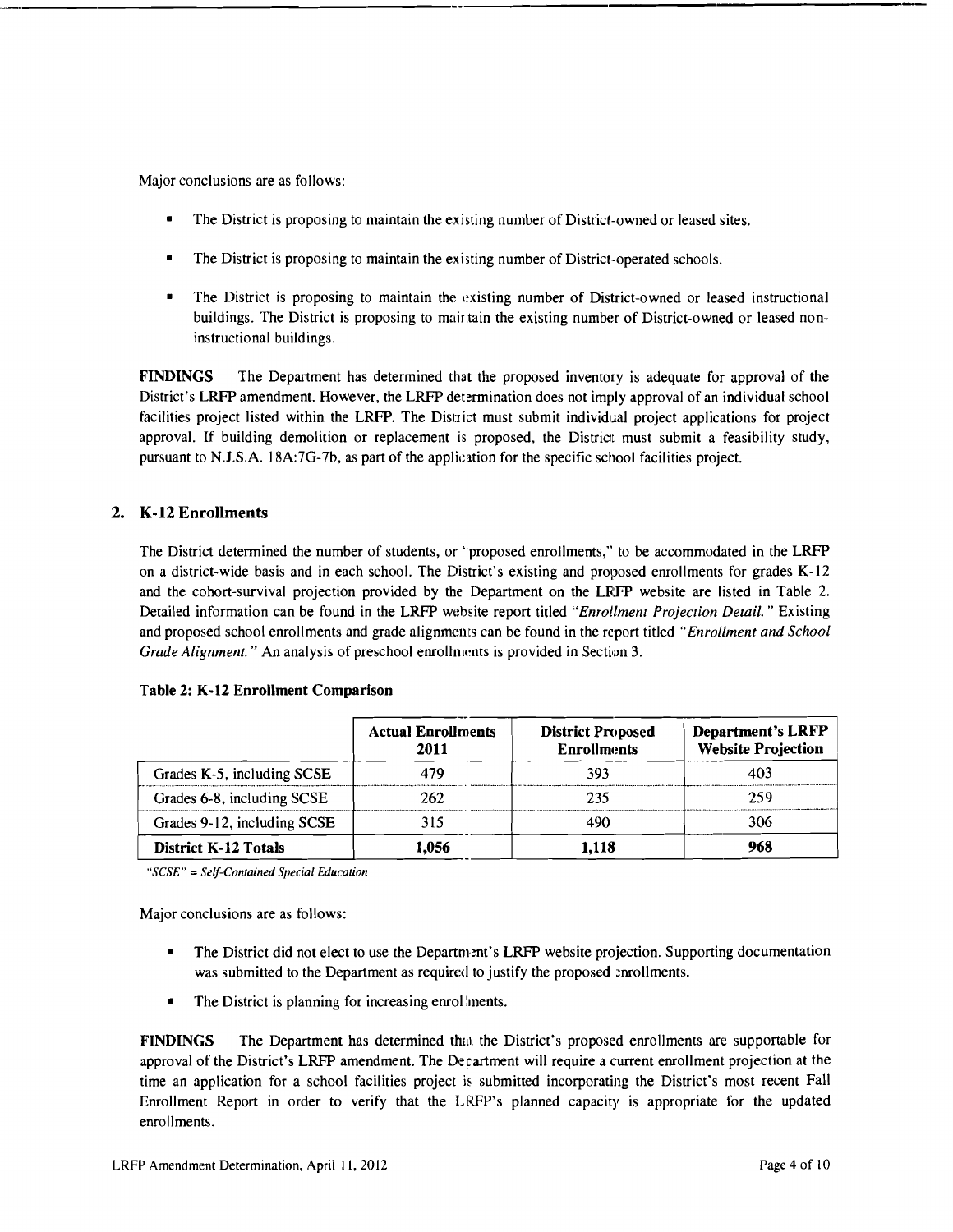### 3. Preschool Enrollments

The District identified the preschool universe for five-year planning purposes. Preschool enrollments include three year olds, if applicable, four year olds, and special education students.

Table 3 summarizes existing and proposed preschool enrollments in District and private provider facilities. Proposed private provider use is based on projections provided by the Department's Division of Early Childhood Education.

#### Table 3: Preschool Enrollments

|                          | <b>Total Preschool</b> | <b>District</b> | <b>Private Provider</b> |
|--------------------------|------------------------|-----------------|-------------------------|
| Actual (2010-2011)       |                        |                 |                         |
| <b>District Proposed</b> |                        |                 | a                       |

Major conclusions are as follows:

- The District does not provide a preschool program for three year olds and a half day preschool program for four year olds.
- The District does not utilize private providers to accommodate preschool students.

FINDINGS The Department has determined that the District-proposed preschool enrollments are adequate for approval of the District's LRFP amendment. The Department will require a current enrollment projection at the time an application for a school facilities project is submitted incorporating the District's most recent Fall Enrollment Report and an update on community provider and Head Start enrollments in order to verify that the LRFP's planned capacity continues to meet District e rrollments.

### 4. FES and District Practices Capacity

The proposed room inventories for each school were analyzed to determine whether the LRFP provides adequate capacity for the proposed enrollments. Two capacity calculation methods, called *"FES Capacity"* and *"District Practices Capacity,"* were used to assess existing and proposed school capacity in accordance with the PES and District program delivery practices. A third capacity calculation, called *"Functional Capacity."*  determines Unhoused Students and potential State support for school facilities projects. Functional Capacity is analyzed in Section 5 of this Summary.

*FES Capacity* only assigns capacity to pre-<indergarten *(if district-owned or operated).* kindergarten, general, and self-contained special educaton classrooms. No other room types are considered to be capacity-generating. Class size is based on the FES and is prorated for classrooms that are sized smaller than FES classrooms. FES Capacity is most accurate for elementary schools, or schools with non-departmentalized programs, in which instruction is "homeroom" based. This capacity calculation may also be accurate for middle schools depending upon the program structure. However, this method usually significantly understates available high school capacity since specialized spaces that are typically provided in lieu of general classrooms are not included in the capacity calculations.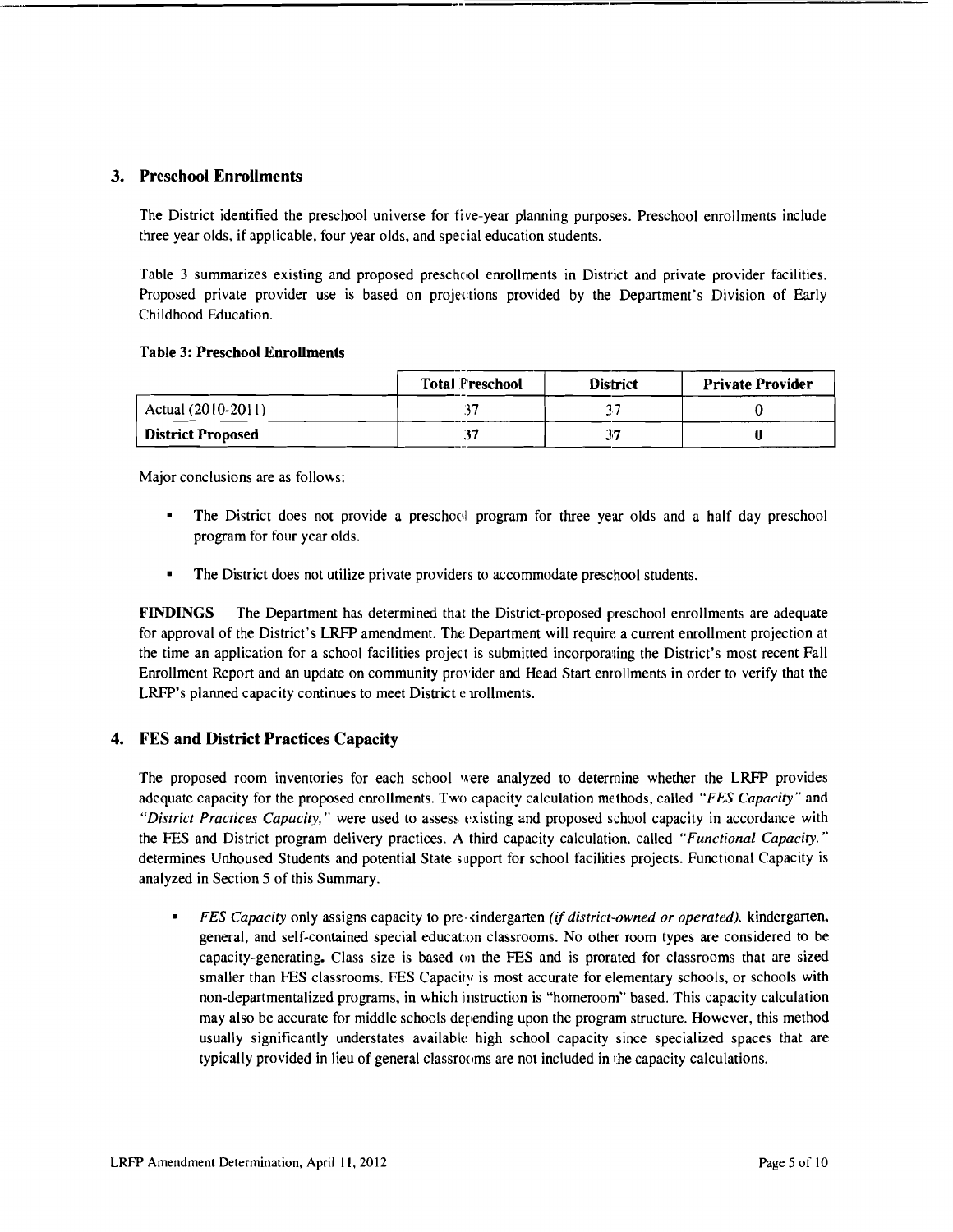$\bullet$ District Practices Capacity allows the District to include specialized room types in the capacity calculations and adjust class size to reflect actual practices. This calculation is used to review capacity and enrollment coordination in middle and nigh schools.

A capacity utilization factor in accordance with the FES is included in both capacity calculations. A 90% capacity utilization rate is applied to classrooms serv ng grades  $K-8$ . An 85% capacity utilization rate is applied to classrooms serving grades 9-12. No capacity utilization factor is applied to preschool classrooms.

Table 4 provides a summary of proposed enrollments and District-wide capacities. Detailed information can be found in the LRFP website report titled "FES and District Practices Capacity."

|                                                 | <b>Total FES Capacity</b> | <b>Total District Practices Capacity</b> |
|-------------------------------------------------|---------------------------|------------------------------------------|
| (A) Proposed Enrollments                        | 1.154                     | 1.154                                    |
| $(B)$ Existing Capacity                         | 992.76                    | 1.172.25                                 |
| *Existing Capacity Status $(B)$ - $(A)$         | -161.24                   | 18 25                                    |
| $(C)$ Proposed Capacity                         | 992.76                    | 1.172.25                                 |
| <i><b>*Proposed Capacity Status (C)-(A)</b></i> | -161 24                   | 18 25                                    |

#### **Table 4: FES and District Practices Capacity Summary**

\* Positive numbers signify surplus capacity; negative numbers signify inadequate capacity. Negative values for District Practices capacity are acceptable if proposed enrollments do not exceed 100% capacity utilization.

Major conclusions are as follows:

- The District has adequately coordinated proposed school capacities and enrollments in the LRFP for grade groups with proposed new construction.
- Adequate justification has been provided by the District if capacity for a school with proposed work in the LRFP deviates from the proposed enrollments by more than 5%.

FINDINGS The Department has determined that proposed District capacity, in accordance with the proposed enrollments, is adequate for approval of the District's LRFP amendment. The Department will require a current enrollment projection at the time an application for a school facilities project is submitted, incorporating the District's most recent Fall Enrollment Report, in order to verify that the LRFP's planned capacity meets the District's updated enrollments.

### 5. Functional Capacity and Unhoused Students Prior to Proposed Work

Functional Capacity was calculated and compared to proposed enrollments to provide a preliminary estimate of Unhoused Students and new construction funding eligibility. Functional Capacity is the adjusted gross square feet of a school building *(total gross square feet minus excluded space)* divided by the minimum area allowance per Full-time Equivalent student for the grade level contained therein. Unhoused Students is the number of students projected to be enrolled in the District that exceeds the Functional Capacity of the District's schools pursuant to N.J.A.C.  $6A:26-2.2(c)$ .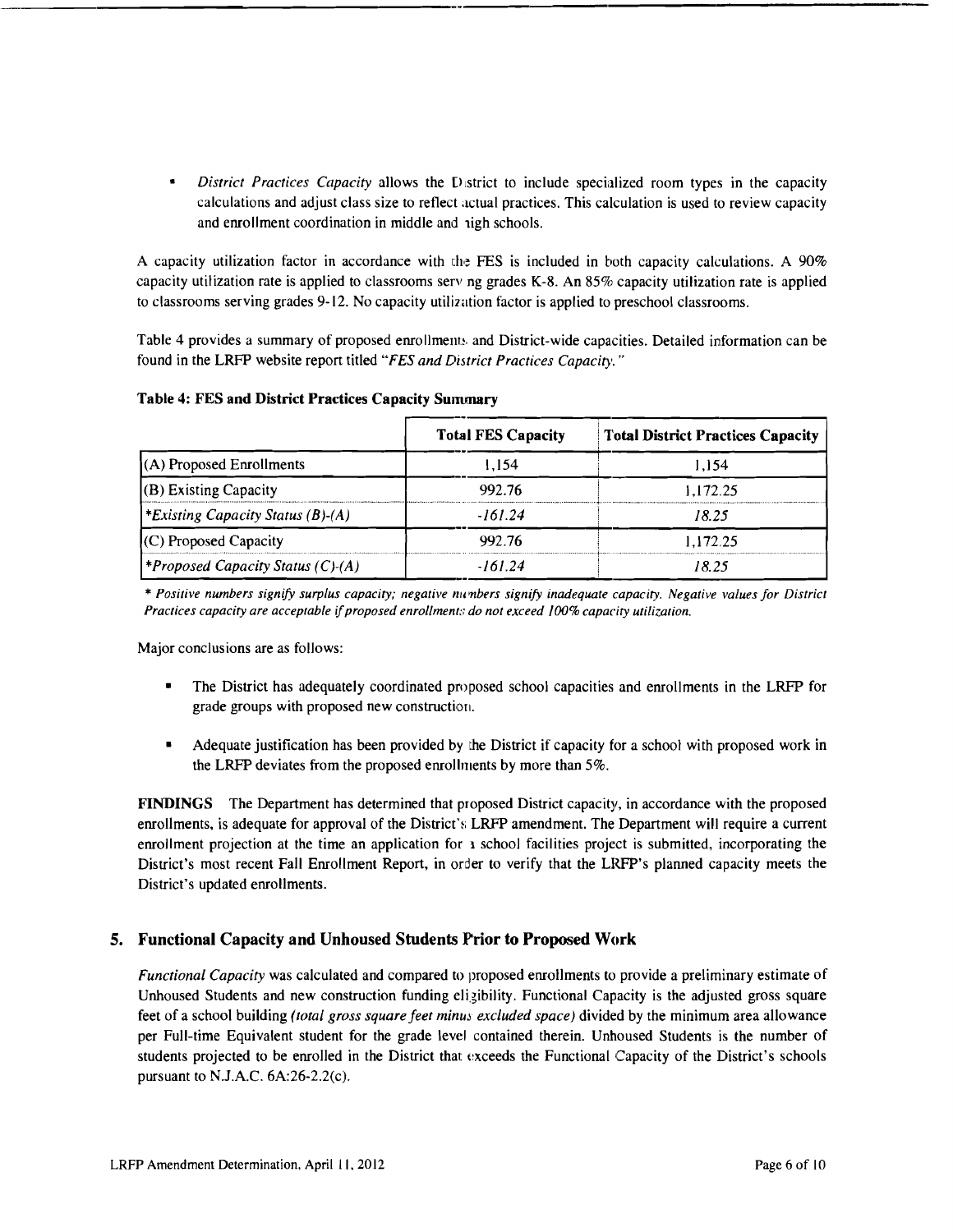"Excluded Square Feet" in the LRFP Functional Caracity calculation includes (1) square footage exceeding the FES for any pre-kindergarten, kindergarten, general education, or self-contained special education classroom; (2) grossing factor square footage (corridors, stairs, mechanical rooms, etc.) that exceeds the FES allowance, and (3) square feet proposed to be demolished or discontinued from use. Excluded square feet may be revised during the review process for individual school facilities projects.

Table 5 provides a preliminary assessment of Functional Capacity, Unhoused Students, and Estimated Maximum Approved Area for the various grade groups in accordance with the FES. Detailed information concerning the calculation and preliminary excluded square feet can be found in the LRFP website reports titled "Functional Capacity and Unhoused Students" and "Functional Capacity Excluded Square Feet."

| <b>District Totals</b> | 1,154      | 1,126.78   |                 |                |                          |
|------------------------|------------|------------|-----------------|----------------|--------------------------|
| High $(9-12)$          | 490        | 512.32     | 0               | 151.00         |                          |
| Middle $(6-8)$         | 235        | 233.43     | 1.57            | 134.00         | 210.51                   |
| Elementary $(K-5)$     | 392        | 348.17     | 43.83           | 125.00         | 5,478.65                 |
| Preschool (PK)         | 37         | 32.36      | 4.14            | 125.00         | 517.12                   |
|                        | Enrollment | Capacity   | <b>Students</b> | (gsf/students) | <b>Unhoused Students</b> |
|                        | Proposed   | Functional | Unhoused        | Allowance      | Approved Area for        |
|                        | A          | Existing   | $C = A-B$       | Area           | <b>Estimated Maximum</b> |
|                        |            | Estimated  |                 | D              | $E = C \times D$         |
|                        |            | В          |                 |                |                          |

Table 5: Functional Capacity and Unhoused Students Prior to Proposed Work

Major conclusions are as follows:

- The calculations for "Estimated Existing Functional Capacity" do not include school facilities projects that have been approved by the Department but were not under construction or complete at the time of the submission of the LRFP amendment.
- The District, based on the preliminary LRFP assessment, has Unhoused Students for the following FES grade groups:  $PK$ ,  $K-5$ ,  $6-8$
- The District, based on the preliminary LRFP assessment, does not have Unhoused Students for the following FES grade groups: Grades 9-12.
- The District is not proposing to demolish or discontinue the use of existing District-owned instructional space. The Functional Capacity calculation excludes square feet proposed to be demolished or discontinued for the following FES grade groups: n/a.

FINDINGS Functional Capacity and Unhoused Students calculated in the LRFP are preliminary estimates. Justification for square footage in excess of the FES and the determination of additional excluded square feet, Preliminary Eligible Costs (PEC), and Final Eligible Costs (FEC) will be included in the review process for specific school facilities projects. A feasibility study undertaken by the District is required if building demolition or replacement is proposed per N.J.A.C. 6A:26-2.3(b)(10).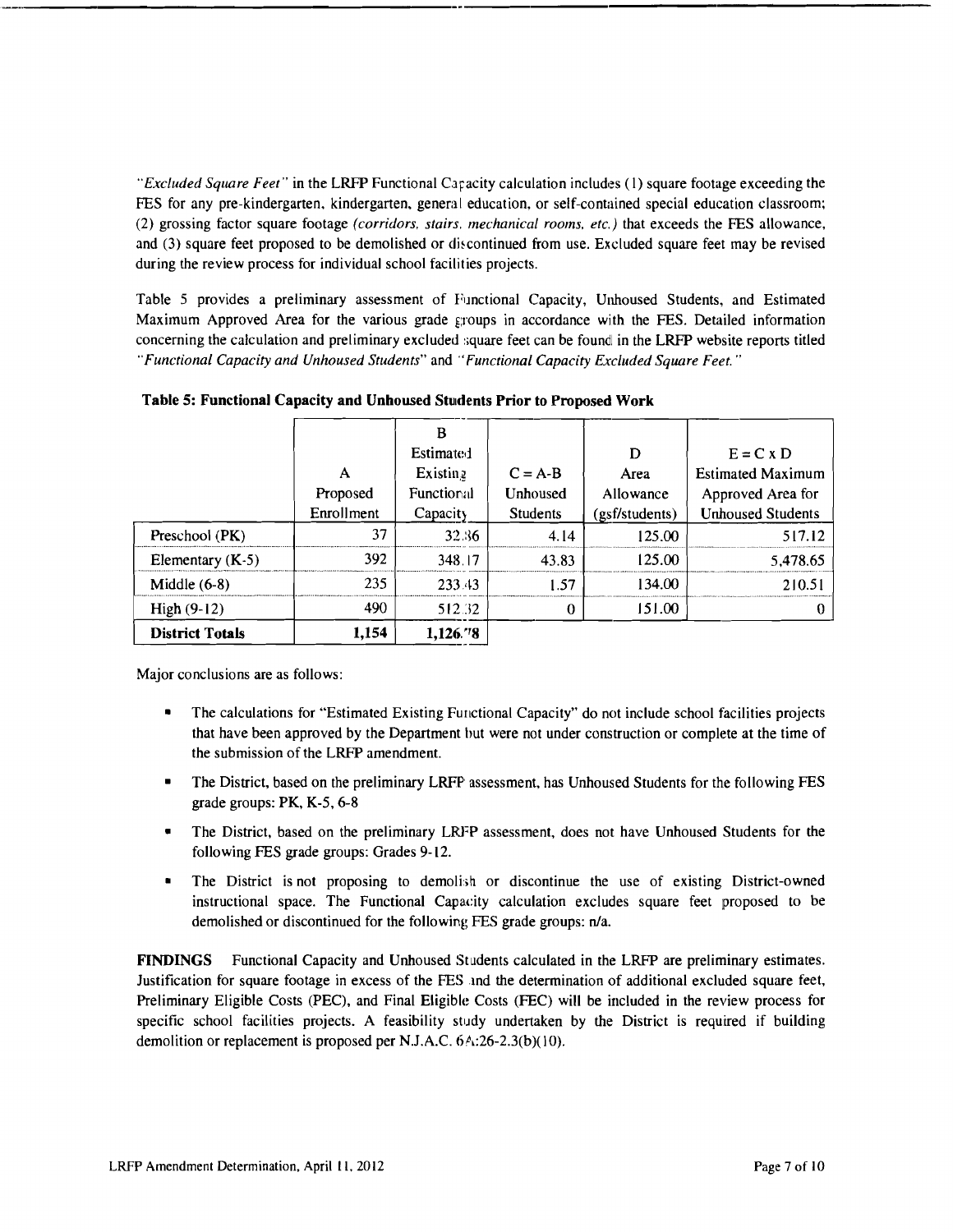#### 6. Proposed Work

The District was instructed to review the condition of its facilities and sites and to propose corrective *"system"*  and *"inventory*" actions in its LRFP. "System" actions upgrade existing conditions without changing spatial configuration or size. Examples of system actions include new windows, finishes, and mechanical systems. *"Inventory"* actions address space problems by removing, adding, or aHering sites, schools, buildings and rooms. Examples of inventory actions include building additions, the reconfiguration of existing walls, or changing room use.

Table 6 summarizes the type of work proposed in the District's LRFP for instructional buildings. Detailed information can be found in the LRFP website reports titled *"Site Asset Inventory," "LRFP Systems Actions* Summary," and "LRFP Inventory Actions Summary."

| Type of Work                                                   | <b>Work Included in LRFP</b> |  |  |
|----------------------------------------------------------------|------------------------------|--|--|
| <b>System Upgrades</b>                                         | Yes                          |  |  |
| <b>Inventory Changes</b>                                       |                              |  |  |
| Room Reassignment or Reconfiguration                           |                              |  |  |
| <b>Building Addition</b>                                       |                              |  |  |
| New Building                                                   |                              |  |  |
| Partial or Whole Building Demolition or Discontinuation of Use |                              |  |  |
| New Site                                                       |                              |  |  |

#### Table 6: Proposed Work for Instructional Building

Major conclusions are as follows:

- The District has proposed system upgrades in one or more instructional buildings.
- The District has not proposed inventory changes, none selected, in one or more instructional buildings.
- The District has not proposed new construction in lieu of rehabilitation in one or more instructional buildings.

Please note that costs represented in the LRFP are for capital planning purposes only. Estimated costs are not intended to represent preliminary eligible costs or final eligible costs of approved school facilities projects.

The Act (N.J.S.A. 18A:7G-7b) provides that all school facilities shall be deemed suitable for rehabilitation unless a pre-construction evaluation undertaken by the District demonstrates to the satisfaction of the Commissioner that the structure might pose a risk to the safety of the occupants even after rehabilitation or that rehabilitation is not cost-effective. Pursuant to N.J.A.C.  $6A:26-2.3(b)(10)$ , the Commissioner may identify school facilities for which new construction is proposed in lieu of rehabilitation for which it appears from the information presented that new construction is justified, provided, however, that for such school facilities so identified, the District must submit a feasibility study as part of the application for the specific school facilities project. The cost of each proposed building replacement is compared to the cost of additions or rehabilitation required to eliminate health and safety deficiencies and to achieve the District's programmatic model.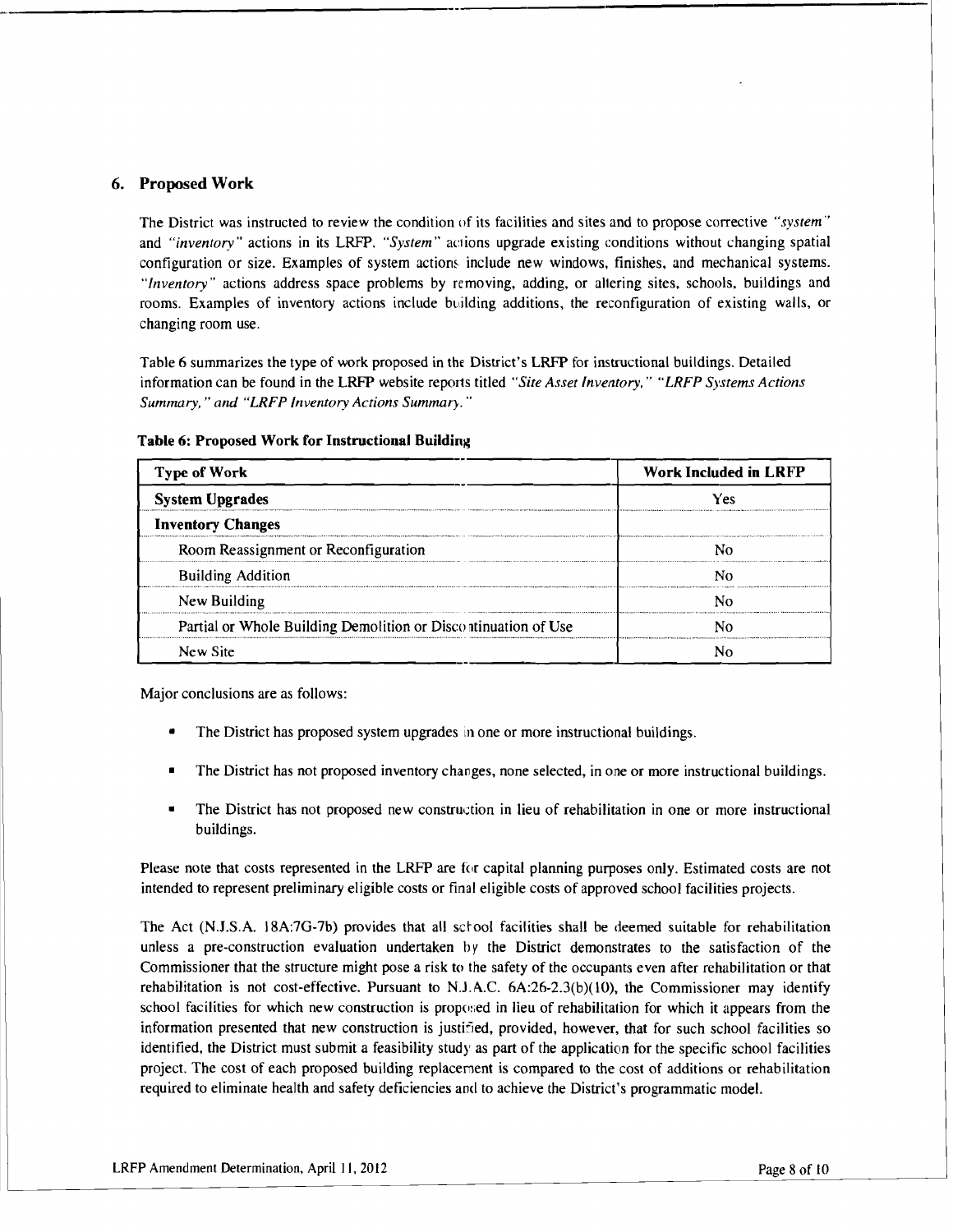Facilities used for non-instructional or non-educational purposes are ineligible for State support under the Act. However, projects for such facilities shall be reviewed by the Department to determine whether they are consistent with the District's LRFP and whether the facility, if it is to house students (full or part time) conforms to educational adequacy requirements. These projects shall conform to all applicable statutes and regulations.

FINDINGS The Department has determined that the proposed work is adequate for approval of the District's LRFP amendment. However, Department approval of proposed work in the LRFP does not imply that the District may proceed with a school facilities project. The District must submit individual project applications with cost estimates for Department project approval. Both school facilities project approval and other capital project review require consistency with the District's approved LRFP.

#### 7. Functional Capacity and Unhoused Students After Completion of Proposed Work

The *Functional Capacity* of the District's schools *after* completion of the scope of work proposed in the LRFP was calculated to highlight any remaining Unhoused Students. Table 7 provides a preliminary assessment. Detailed information concerning the calculation can be found in the website report titled *"Functional Capacity and Unhoused Students."* 

|                        | Estimated       |            |                   |                | Estimated       |
|------------------------|-----------------|------------|-------------------|----------------|-----------------|
|                        | Maximum         |            | Proposed          |                | Maximum Area    |
|                        | Approved Area   |            | <b>Functional</b> | Unhoused       | for Unhoused    |
|                        | for Unhoused    | Total New  | Capacity after    | Students after | <b>Students</b> |
|                        | <b>Students</b> | <b>GSF</b> | Construction      | Construction   | Remaining       |
| Pre-Kindergarten       | 517.12          | O          | 32.86             | 4.14           | 517.12          |
| Elementary $(K-5)$     | 5.478.65        | 0          | 348.17            | 43.83          | 5478.65         |
| Middle $(6-8)$         | 210.51          | 0          | 233.43            | 1.57           | 21.51           |
| High $(9-12)$          |                 |            | 512.32            |                |                 |
| <b>District Totals</b> |                 |            | 1,126.78          |                |                 |

#### Table 7: Functional Capacity and Unhoused Students After Completion of Proposed Work

Major conclusions are as follows:

- New construction is proposed for the following grade groups:  $n/a$ .
- Proposed new construction exceeds the estimated maximum area allowance for Unhoused Students prior to the completion of the proposed work for the following grade: groups: n/a.
- • The District, based on the preliminary LRFP assessment, will have Unhoused Students after completion of the proposed LRFP work for the following grade groups: PK, K-5, and 6-8.